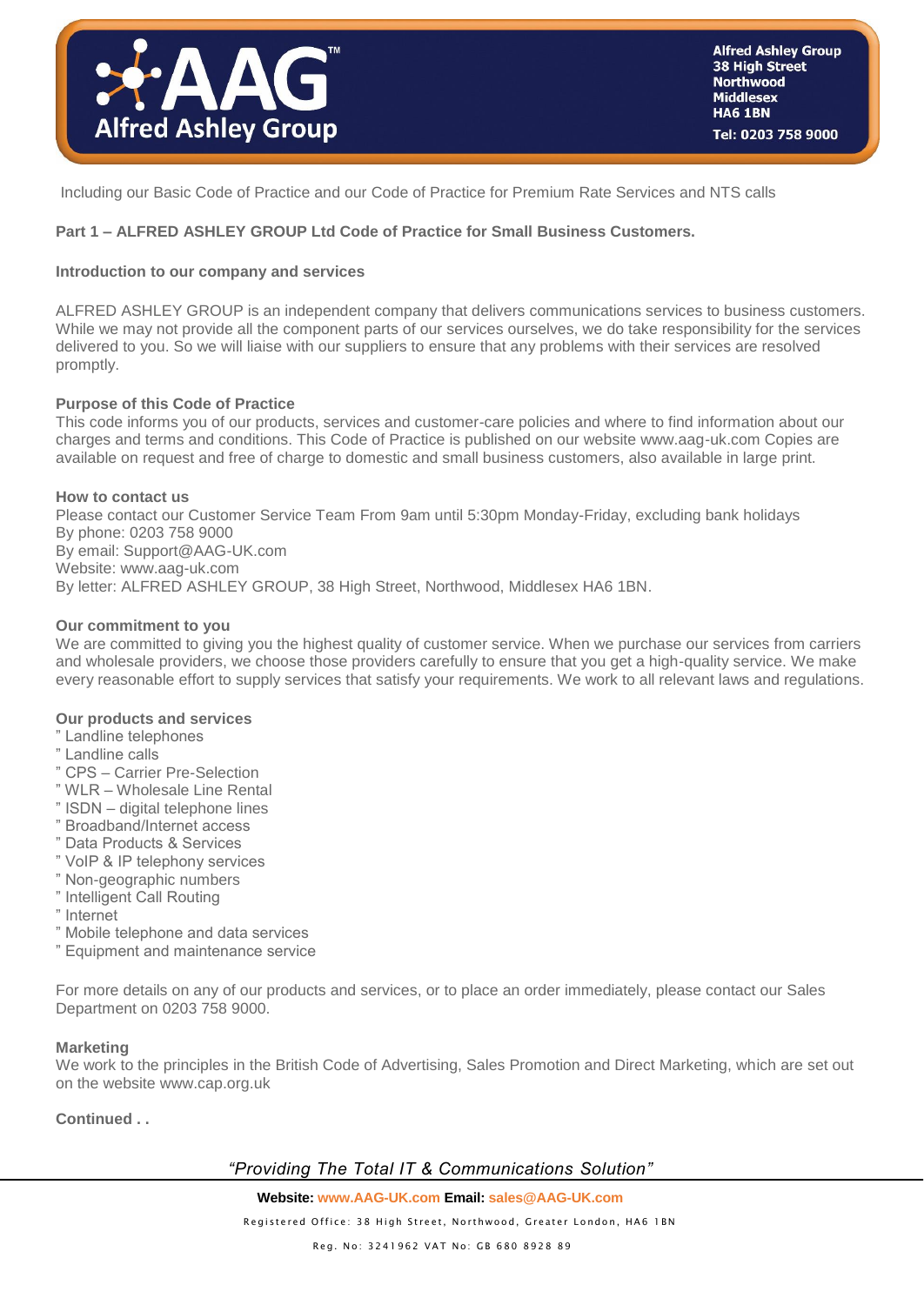## **Terms and conditions**

When you subscribe to a service from ALFRED ASHLEY GROUP, we will continue to make our latest Standard Terms and Conditions available to you via our website www.aag-uk.com (please request a printed copy if required) and ask you to sign an acceptance form. If you have any questions, please phone our Customer Service Team on 0203 758 9000. We may carry out a credit check as part of our assessment procedures.

The minimum contract term for our services is 12 Months in most cases but longer for specific products, so please consult the relevant terms and conditions on our website. We aim to process orders within three working days of your original request, subject to the availability of supporting information. If we need to carry out any surveys or lay additional cabling, we will inform you of the revised timescales and costs as soon as we can.

### **Cancellation**

If you decide to cancel your order or agreement before we have provided the services, you may do so without charge within ten working days after your order is placed. After ten working days you will be subject to the terms and conditions as set out in your contract. If you wish to terminate your contract within any 12 month term, and subject to the cost as laid out in your terms and conditions, please call our Customer service team on 0203 758 9000.

### **Faults and repairs**

Please call our Helpdesk on 0203 758 9010 if you experience a fault with any of our services. We will respond in line with the terms and conditions of the relevant product.

## **Compensation and refund policy**

Our policy is to assess each claim on a case by case basis. We aim to investigate claims & respond within 14 working days. Any refunds that are due will be credited to the next month's invoice.

## **Pricing**

Pricing on specific products and services is available on request from our Sales Department available on 0203 758 9000. We will notify you of how to obtain the latest Terms & Conditions and pricing.

## **Billing**

We will bill you Monthly, with fixed rental charges normally in advance and variable and usage charges in arrears.

The primary source of collection will be via Direct Debit, which will be collected on or after the 14th day of each month. For initial orders and certain bespoke items alternative arrangements may be agreed or required.

If you have difficulty paying your bill, please contact our finance department on 0203 758 9000 and we will try to arrange a different method of payment. We will do all we can to help our small business & corporate customers to manage their bills and avoid disconnection.

### **If you are moving office**

Please call our Customer Service Team on 0203 758 9000 preferably no later than 28 days before your move date. We will amend your account and billing requirements as necessary. We will endeavour to offer you the same telephone number to minimise disruption but please note that for geographic numbers this is not always possible.

### **Number porting**

ALFRED ASHLEY GROUP recognises that keeping your existing telephone numbers may be important to you. If you move your business to us and wish to keep the number that you have with your old provider, we will arrange it if you ask us. We will work with you to ensure that the services are switched over at a convenient and appropriate time. For more information, please call our Customer Service Team on 0203 758 9000.

### **Directory Entries**

For fixed line geographical telephone numbers, you are entitled to a Directory Enquiry listing (including an entry in the Phone Book). If you do want your details included, please contact our Customer Service Team on 0203 758 9000.

### **Complaints**

We make every effort to ensure that our customers are happy with the level of service, and the products and service they receive from us. However, despite our best efforts, things can go wrong. We take customer complaints very seriously and aim to resolve them quickly and efficiently.

Our Code of Practice on Complaint Handling and Dispute Resolution explains how customers can complain. The code also provides information on how we deal with complaints and your right to take unresolved complaints to Alternative Dispute Resolution. You can find a copy of our Complaints Code on our website at www.aag-uk.com Alternatively, copies are available free of charge and on request from our Customer Service Team on 0203 758 9000.

# **Continued . .**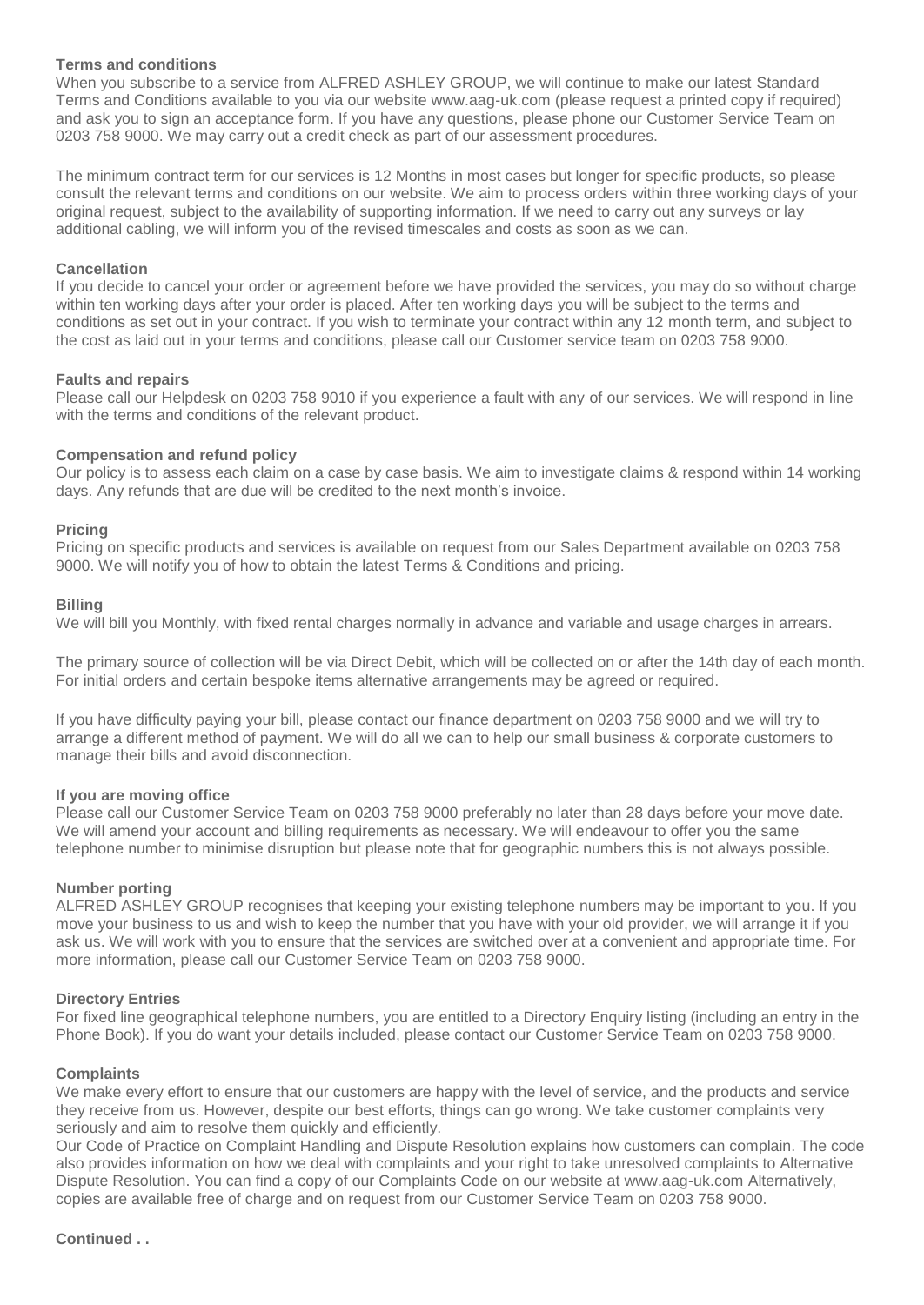## **Nuisance calls**

We take the problem of nuisance calls and malicious communications very seriously. We tackle it by working closely with the police and others in the communications industry. If you have been a victim of this activity, please call the Customer Service Team on 0203 758 9000 to report the incident and for information on how to deal with it.

## **Services for people with special needs**

We are committed to helping all our customers to communicate easily. We offer the following additional services on request for customers who may have special requirements, including:

Copies of this Code are available in larger print on request.

## **Data protection**

We comply fully with our obligations under the Data Protection Act 1998.

# **Part 2 – ALFRED ASHLEY GROUP – Code of Practice – Premium Rate Services & NTS.**

## **Purpose of this Code of Practice**

This code informs you about our policies on providing information about Premium Rate Service (PRS) calls and on our charging policy for calls to NTS and PRS numbers.

## **Premium rate services**

Premium rate services (PRS) are telephone numbers that offer some form of information or entertainment that is charged to your phone bill. UK-based PRS numbers are normally prefixed by "09". 0871 is now also designated as a Premium rate number and subject to PRS regulation. Typical services include TV votelines, mobile ringtone downloads, technical helplines, charity fund-raising and adult entertainment.

Charges for these services are added to your telephone bill. Calling a PRS number generally costs between 8.51 pence and £1.2766 per minute, per call or per text (excl. vat). Calling these services from, for example, mobile phones, cable networks or public payphones will generally cost more than the advertised rate. Our charges for calling these services are shown in our price list, which is available on request from our Customer Services Team on 0203 758 9000 and via our website at aag-uk.com.

If you have a problem with PRS, we can help. We can provide advice on checking the telephone number of any PRS charges that appear on your bill and will try to help you identify the premium rate service provider. We can use call barring to restrict access to "09" numbers. Please call our Customer Service Team on xxxx for advice on this. We can give you a factsheet on PRS.

You can also ask for help from PhonepayPlus (formerly ICSTIS), which is the industry-funded regulatory body for Premium Rate Services. PhonepayPlus operates a code of practice that sets out standards for the operation of PRS. You can use the PhonepayPlus website at www.phonepayplus.org.uk to check PRS numbers direct or to download a complaint form. PhonepayPlus has legal powers to require a provider of PRS to amend its service or promotional material (or both) and can also impose penalties on content service providers. For other ways to contact PhonepayPlus, see the "Useful addresses" section below.

### **Number translation services**

Number translation services (NTS) are based on numbers that are normally pre-fixed "08". For example, 0800 and 0808 are used to provide freephone services (some freephone services are also provided on 0500 numbers). 0844 and 0845 numbers are used for dial-up pay-as-you-go Internet access and customer service helplines. 0870 numbers are used for information services, technical helplines and telephone banking. They are also used by organisations to help them provide call-management features such as intelligent call routing and fax-to-email services.

Charges for calling services on NTS numbers are added to your telephone bill and standard prices range from free up to 4.2p per minute or per call (excl. vat). Calling these services from, for example, mobile phones, cable networks or public payphones will generally cost more than the advertised rate but communications providers must publish prices for calls to 0870 numbers where these are higher than for calls to geographic numbers. Our charges for calling these services are shown in our price list, which is available on request from our Customer Services Team on 0203 758 9000 and via our website at www.aag-uk.com. We can also give you a factsheet on NTS.

If you are unhappy with the help you have received from us on a problem with PRS or NTS, please contact Richard Crossland Tel 0203 758 9000 or email Richard.Crossland@aag-uk.com , who has responsibility for compliance with our code of practice for PRS and NTS. You may also complain using the complaints procedure set out in our complaints code including, ultimately, referring your complaint to CISAS Tel: 0845 1308 170 or 0207 520 3827 Internet diallers

# **Continued . .**